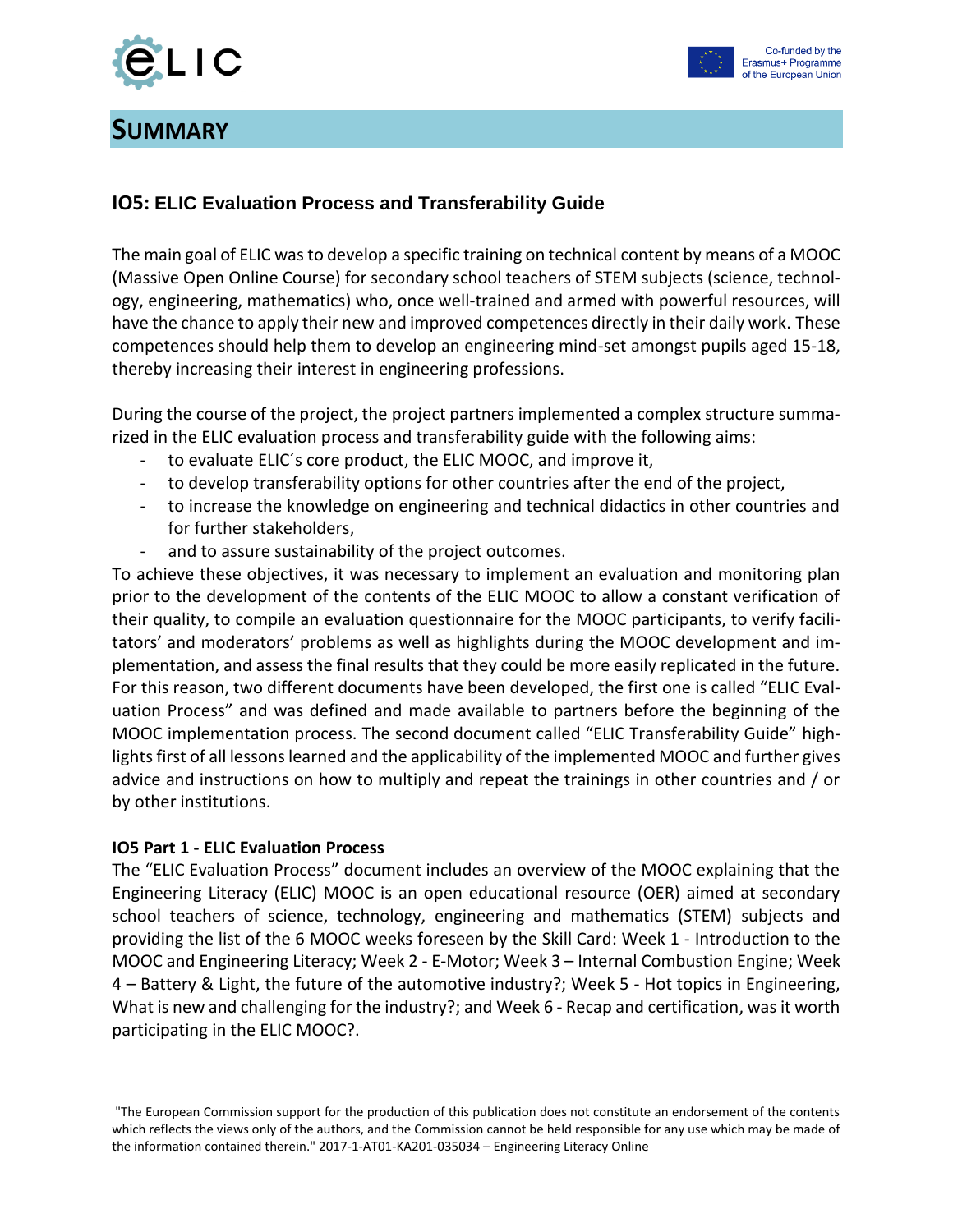

In the evaluation process, the main point was the definition of evaluation and transferability criteria by detecting the quality standards (included in quality control and quality assurance) and describing the quality components. The transferability criteria for the MOOC were defined on two individual levels: general quality standards and output-specific quality standards, provided in a table with the following content:

- each output or document needed to define the MOOC,
- description of the specific quality standards,
- the activity to fulfil the quality control,
- frequency/deadlines and partners in charge.
- -

For the evaluation of the MOOC, different tools have been used according to the target groups addressed and to the processes in place. The partnership worked with internal peer reviews (for the main documents and contents), collected feedback (from project partners related to internal issues and problems faced to develop the MOOC and its piloting; to beneficiaries at different stages of the MOOC; to participants to Events disseminating the MOOC and final project results) and analysed and involved stakeholders to contribute to the project sustainability after the project's end.

The tools used to evaluate the process were: quality matrix for the internal peer reviews; external review of the MOOC piloting done by participants and available as an online questionnaire; feedback form for ELIC events(E5 – E8); internal review of the ELIC MOOC and future implementation; and tables for stakeholder analysis and involvement, which are all described in the document "ELIC Evaluation Process".

## **IO5 Part 2 - ELIC Transferability Guide**

The result of all the MOOC implementation carried out by the ELIC Strategic Partnership (8 partners from Austria, the Czech Republic, Germany and Italy), is the ELIC transferability guide. The guide focusses on the project framework, the learning resources developed, the evaluation results, lessons learned and possibilities to use the MOOC in the classroom. Furthermore, it contains information about the learning platform itself and options for transferability to other contexts.

The document is designed to be used by institutions interested in offering their teachers or recent graduates online learning resources to improve their engineering competences, which in turn should help them to develop an engineering mind set amongst pupils aged 15-18 with a view to increasing their interest in engineering professions. In particular, secondary school teachers of science, technology, engineering and mathematics (STEM) subjects, higher education institutions, but also other education providers (adult education, vocational training) are targeted.

The guidelines include the project framework defined by summarizing the project background, by defining why partners decided to work on this issue, and by summing up the main project objectives.

The learning resources provided by the project are:

- the online course ELIC MOOC addressing engineering topics for teachers;
- a content 'Toolbox' for teachers;
- examples and experiments taken from automotive engineering;

"The European Commission support for the production of this publication does not constitute an endorsement of the contents which reflects the views only of the authors, and the Commission cannot be held responsible for any use which may be made of the information contained therein." 2017-1-AT01-KA201-035034 – Engineering Literacy Online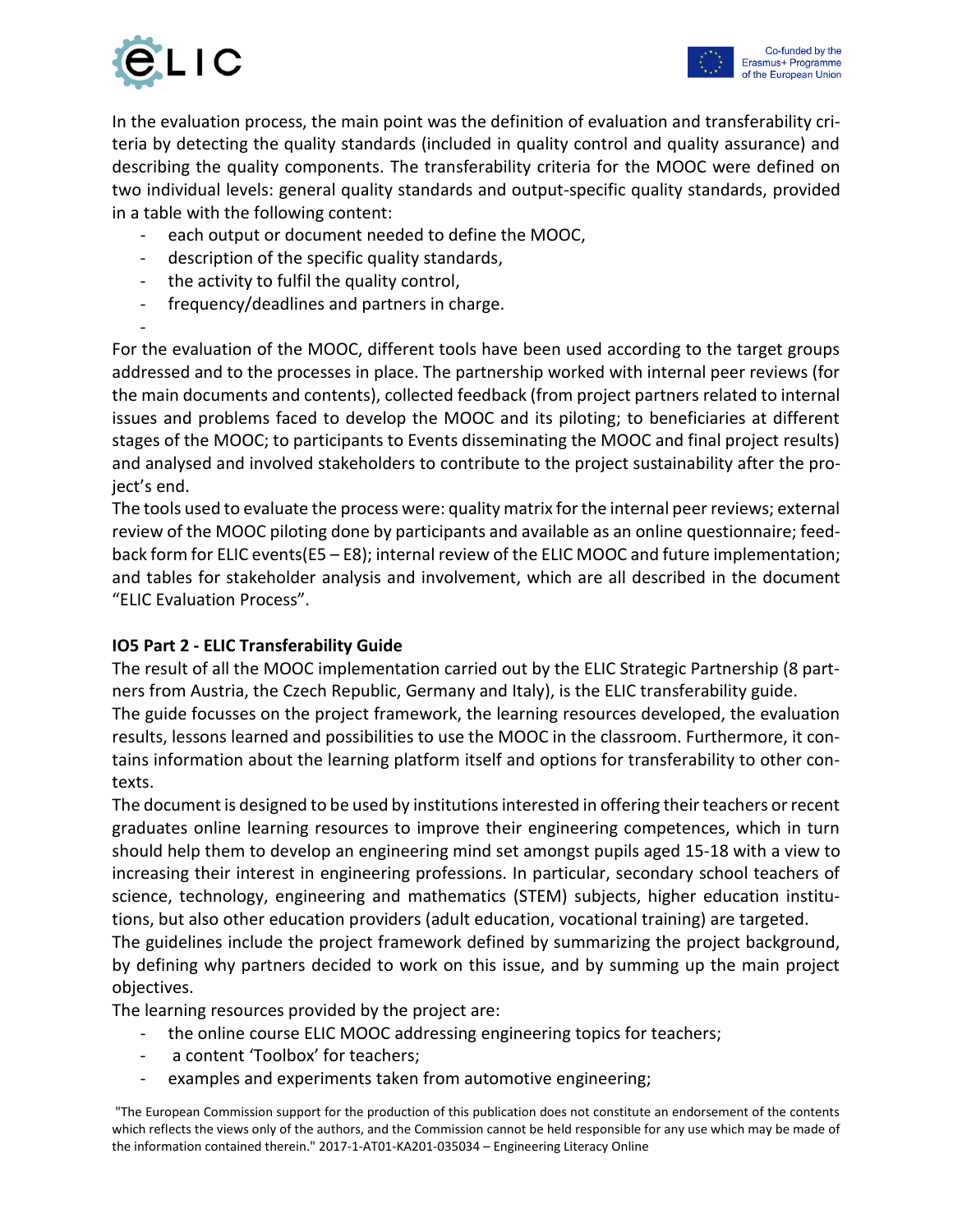

and an exam to receive the final certification.

A complete description of the MOOC, the target groups, expected outcomes and learning resources are explained. The feedback gathered from MOOC participants is outlined where it appeared that the overall evaluation of the MOOC was good. The detailed results provided essential comments regarding technical issues which were implemented wherever possible to improve the course.

75% of the respondents were men aged 36-55 years, teaching a variety of STEM subjects, all targeting students aged 14-18+ years. For them the platform is moderately or somewhat userfriendly, 83.3% attended all weeks with an effort between 11 and 30 hours.

For teachers the learning approach was less multidisciplinary than expected. More didactic input and more tools for the toolbox would have been desirable. Weeks 4 and 5 were deemed the most interesting ones.

Response levels may have been affected by the choice of English as the project language, thus it was agreed to translate summaries of the content into the national languages to aid understanding.

Facilitators and moderators had the opportunity to evaluate the MOOC anonymously using a questionnaire. Suggestions for improvement are included in the section "Lessons learned" of the transferability guide divided into preparation, implementation and final phase of the MOOC. Regarding the preparation phase it would be probably better to shorten the course and provide more quizzes, assignments and online questionnaires instead of having an open forum. The course timetable should avoid working on Sundays.

As regards the implementation, the workload for facilitators was very demanding especially during the MOOC content development. During the MOOC moderation the facilitators did not encounter any difficulties.

Participants hesitated to take the final certification exam, perhaps due to the fact that it is certified by an external body or because they were not confident in their grasp of the subjects dealt with.

Some teachers involved in the project and after dealing with the ELIC MOOC piloting phase, experimented and/or planned a practical phase following the course contents. Some examples and results coming from Austria, Germany and Italy are provided under "Possibilities to use the MOOC in the classroom".

The ELIC learning platform of the MOOC was created using the Content Management System (CMS) "Wordpress", a list of specific information is offered in the guide to host and maintain the MOOC. Technical information and support about the platform was given as well as the quality procedures and guidelines, the necessary preconditions about how to transfer the MOOC, how to access the platform and the certification criteria used.

The last for users and for the sustainability of the project is included in the section "Transferability options"

As previously mentioned, partners mainly organized: monitoring activities; collection of feedback from partners and participants of the project; options and opinions exchange meetings; targeted workshops.

<sup>&</sup>quot;The European Commission support for the production of this publication does not constitute an endorsement of the contents which reflects the views only of the authors, and the Commission cannot be held responsible for any use which may be made of the information contained therein." 2017-1-AT01-KA201-035034 – Engineering Literacy Online